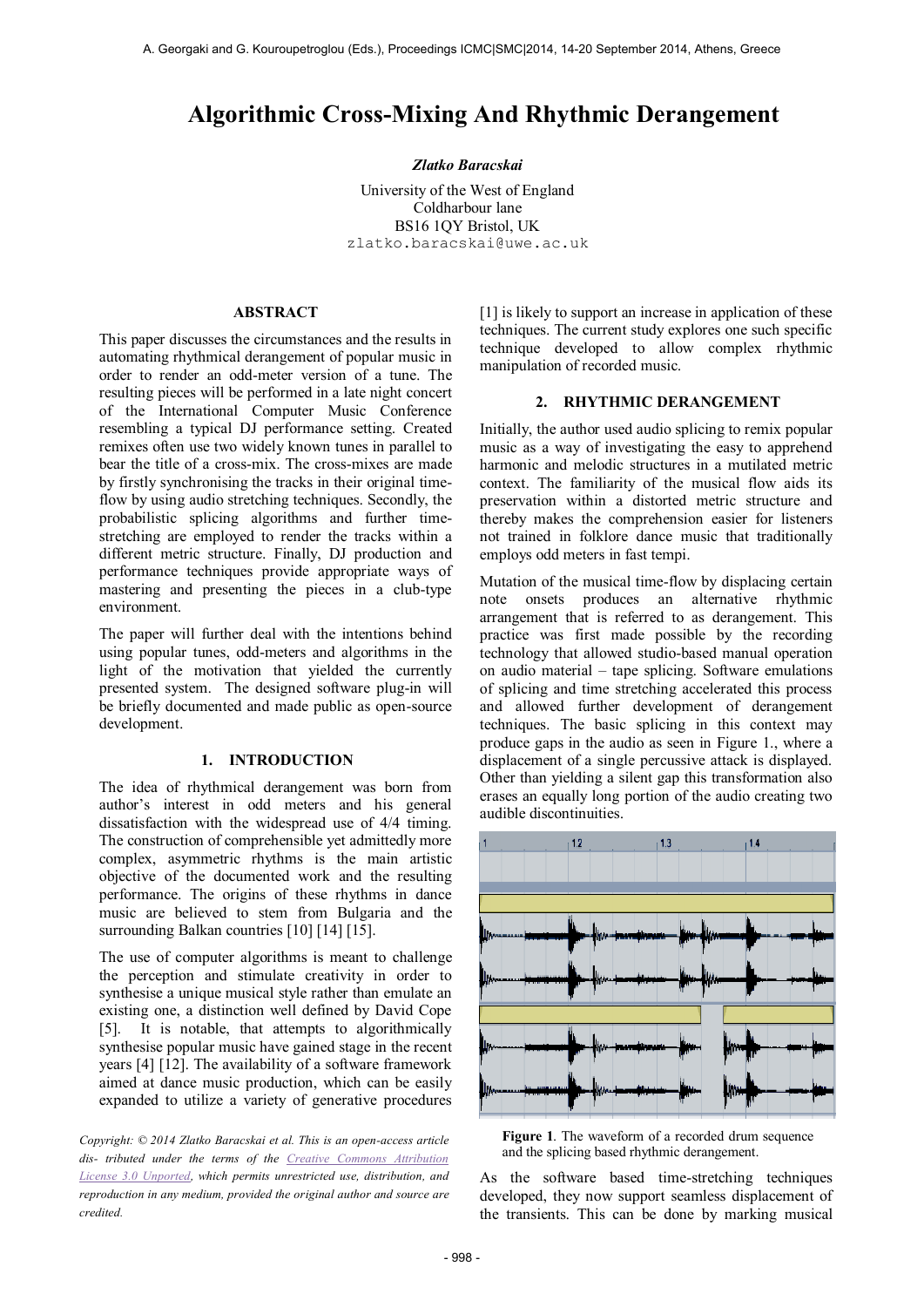moments and dragging them to a new metric position. The displaced transient will thereby induce a different time-stretching factor for the segments encompassed with the previous and with the next marked transient, as can be observed in Figure 2. Other than reducing the discontinuity, this allows for quicker and more flexible rhythmic derangement facilitated by the arbitrary metric grid imposed on the original sound file.



**Figure 2**. The waveform of a drum-beat and the displacement of a transient using markers.

The employed software framework [1] that enables easy rhythmic displacement within audio files can be furthered to allow algorithmic derangement by building custom API and audio processing effects. This study deals with an implementation of an audio effect that uses probabilistic generative techniques for rhythmical derangement. Having such applications at hand allows the composer to easily investigate rhythmical manipulation and challenge his own understanding of articulation within an odd time signature.

## **3. ASSYMETRICAL TIME SIGNATURES**

The objective of preserving musical flow in transformations targeting complex metric structures is greatly determined by the admiration of folk music from the Balkan Peninsula. In this tradition the musical phrases are combined in sequence regardless of binary duration subdivision. Such rhythmic patterns are repeated to define a staggered musical flow.

In literature these rhythms are mainly referred to by their Turkish name *aksak*, meaning lame, stumbling or limping [8]. Often their fast pace allows the dancers to embody the flow, as the subdivision of fast asymmetric rhythms cannot be perceived [2]. Instead, it is a sequence of shorter and longer pulses with a clearly repeating pattern that stands out from texturally complex rhythmical background. Research into perceptual and performative aspects of these rhythms shows the great timing irregularities inherent in this tradition [13]. In the beginning of the previous century, analytical musicology has managed to approximate these timing peculiarities thereby standardizing and classifying the repertoire [10].

The resulting repetitive sequence of weak and strong beats was initially referred to in asymmetric rhythmical traditions by the name of the accompanying dance [15]. By assuring reliable recursion of the strong beats the complexity of the rhythm is reduced. In fusing these influences with contemporary dance genres, the produced music is fully quantized to the temporal grid. A listener should sense the recurring period but might not understand the subdivision if one lacks attention or acquaintance with such rhythms.

This strategy, hereby produces a steady yet complex pulsation that can act as the rhythmically innovative basis for a new musical sub-genre called *folk step*.

## **4. CROSS-MIXING**

Although Egnes [7] argues that the remix has a larger significance than a phenomenon uniquely placed at this period in our history, the remixing of music could also be considered remote from true authorship. However, a majority of musical elements that create any musical piece, in general, have their precedents in the past thereby highlighting a considerable difficulty in producing a truly original work. Almost every musical piece is based on certain developments prior to the composition, be it the development of an instrument, rhythmic pattern, musical scale or an electro-acoustic component. A standpoint can be maintained that the borderline between authorship and artistic recycling is rather blurred due to the exponential growth of cultural artefacts [11].

In this exploring of asymmetrical rhythms the steadily recurring, bar-marking pulse is crucial to maintain. This strategy distances the music from the often patternphasing, floating character of these meters in contemporary music. Successful anticipation of major accents in music has a facilitating effect on attention [9].

It is proposed that this type of metric transformation yields best results when separate musical stems undergo the processing with different parameters tuned to preserve the musical flow of each stem in a distinct fashion. Hereby, having the discontinuities within different stems occur at different metric positions, superior preservation of musical flow is achieved compared to the previously described splicing operations.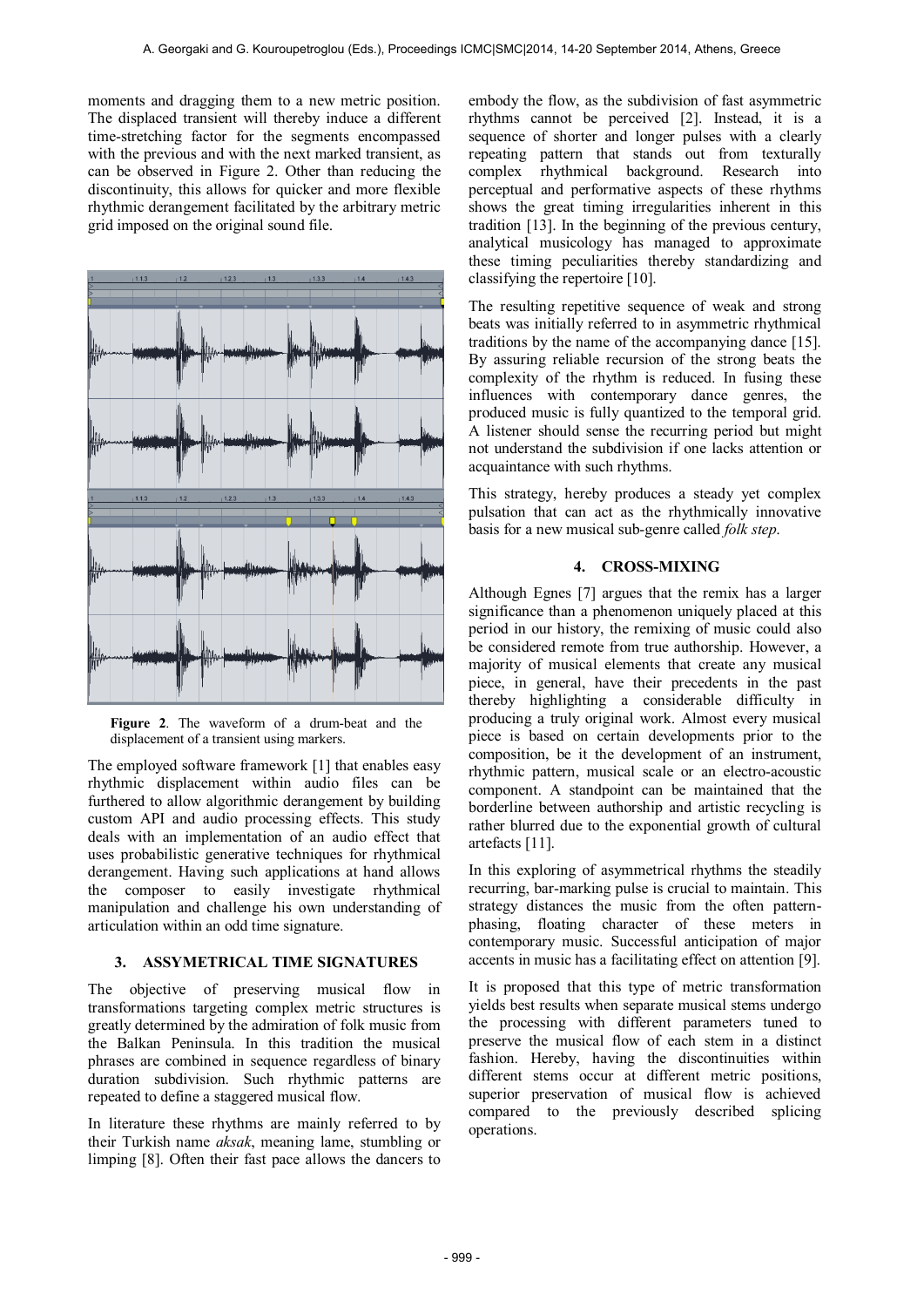#### **5. METRIC STUMBLING**

The current generative system employs solely design algorithms [16], the criticism and selection is left to the composer, making this a tool, rather than an autonomous musical machine. The introduced rhythmic derangement audio effect – zb.*metricStumble* [20] *-* operates by increasing the delay time in sync with the original, often quantized tempo. Allowing the composer to interact with the parameters of this probabilistic process, yields an active instrument [3] for transmutation of musical recordings.

This audio effect operates on a time-grid specified by the *grid* parameter as in Figure 3. The *tabSize* setting fixes the duration of a metric cycle and thereby the amount of vertical sliders representing the stumbling probability. During each cycle there will occur a fixed number of 'stumblings' – sudden delay time jumps specified by the *cuts* parameter. As the cycle progresses each grid point is represented by the next slider, which determines the likelihood of stumbling at that point time. Each 'stumble' cumulatively increases the delay time by the *cut back* duration, specifed using rhythmical duration units. If the *cut back* duration equals the *grid*  and the original time signature relates to the *tabSize – cuts* difference, then the audio effect will repeatedly transform the rhythm into a meter related to the tab size. Using two delay lines, the stumbling can be made seamless using the *attack* and *decay* parameters to control the cross-fade between the cuts. The *transport latency* control allows offsetting the splices back in time to assure a cleaner transient response.



**Figure 3**. User interface of the *zb.metricStumble* Max For Live audio effect.

#### **6. SUMMARY**

In this paper a musical tool has been documented aimed at achieving a unique purpose of enabling automatic fusion of two remote genres. Many references have been cited to provide overview of the research that can shed light on the origins and properties of this fusion. The resulting music is to be performed live in an improvised DJ performance. Rendered pieces are freely available online through author's website [19].

The interest found in this approach is based on the derangement of familiar music. The expectations of the listener are being constantly addressed as each bar of known music is rhythmically transformed. This erratic process appears inconclusive but reveals its regularities soon after. As the metric recurrence becomes apparent it only takes focus and determination to catch up with the beat.

#### **7. REFERENCES**

- [1] Ableton Max for Live, accessed 15/07/2014, http://www.ableton.com/maxforlive
- [2] Bartók, B. "Some Problems of Folk Music Research in East Europe" In B. Suchoff (Ed.), *Béla Bartók Essays*. Faber and Faber, London, UK, 1940/1976.
- [3] Chapel, R. *Realtime Algorithmic Music Systems From Fractals and Chaotic Functions: Toward an Active Musical Instrument,* PhD Thesis, Universitat Pompeu Fabra, Barcelona, Spain, 2003.
- [4] Collins, N. "Algorithmic Composition Methods for Breakbeat Science" *Proceedings of Music Without Walls*, 2001.
- [5] Cope, D. *Virtual Music: Computer Synthesis of Musical Style,* The MIT Press, Cambridge, Massachusetts, USA, 2001.
- [6] Creston, P. *Principles of Rhythm,* Belwin Mills, Melville, New Yorkm USA, 1961.
- [7] Egenes, J. "The remix culture: How the folk process works in the 21st century", *PRism 7(3)*, Wellington, New Zealand, 2010.
- [8] Fracile, N. "The Aksak Rhythm, a Distinctive Feature of the Balkan Folklore", *Proceedings of the Studia Musicologica Academiae Scientiarum Hungaricae 44/1-2,* Budapest, Hungary, 2003.
- [9] Huron, D. *Sweet Anticipation – Music and the Psychology of Expectation*. The MIT Press Cambridge, Massachusetts, USA, 2006.
- [10]Krader, B. "Bulgarian Folk Music Research", *Ethnomusicology, Vol. 13, No. 2,* New York USA, 1969.
- [11] Manovich, L. "Remixing and Remixability", accessed 20/02/2012, www.manovich.net/DOCS/Remixability\_2.doc , 2005.
- [12]Maurer, P. *Generating a Genre: An Algorithmic Approach to Creating Popular Music*, MMus Thesis, New York University, USA, 2009.
- [13] Moelants, D. "Een model voor ritmeperceptie toegepast op de muziek van de 20ste eeuw" *PhD Thesis*, Universiteit Gent, Belgium, 2002.